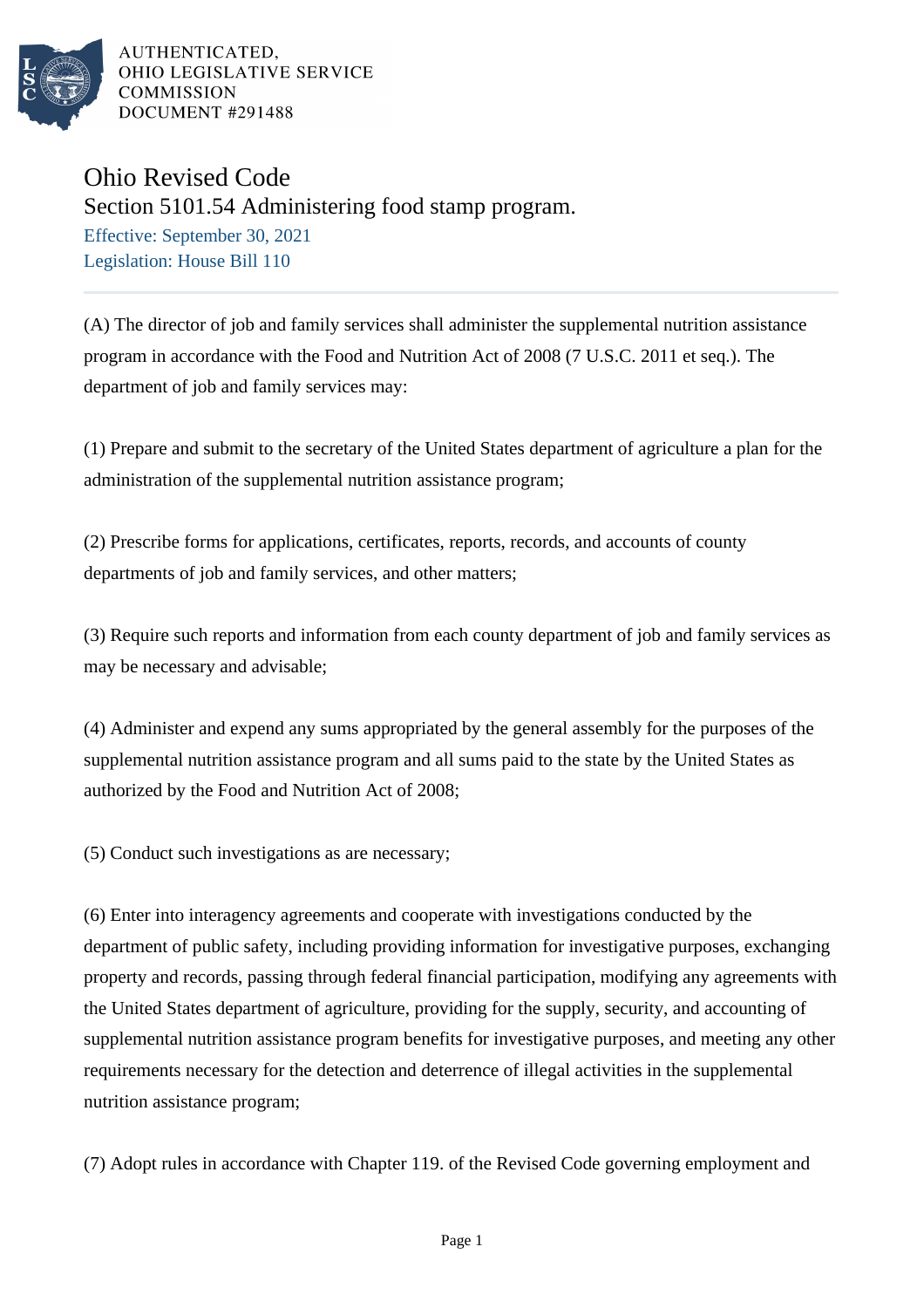

training requirements of recipients of supplemental nutrition assistance program benefits, including rules specifying which recipients are subject to the requirements and establishing sanctions for failure to satisfy the requirements. The rules shall be consistent with 7 U.S.C. 2015, including its work and employment and training requirements, and, to the extent practicable, shall provide for the recipients to participate in work activities, developmental activities, and alternative work activities described in sections 5107.40 to 5107.69 of the Revised Code that are comparable to programs authorized by 7 U.S.C. 2015(d)(4). The rules may reference rules adopted under section 5107.05 of the Revised Code governing work activities, developmental activities, and alternative work activities described in sections 5107.40 to 5107.69 of the Revised Code.

(8) Adopt rules in accordance with section 111.15 of the Revised Code that are consistent with the Food and Nutrition Act of 2008, the regulations adopted thereunder, and this section governing the following:

(a) Eligibility requirements for the supplemental nutrition assistance program;

(b) Sanctions for failure to comply with eligibility requirements;

(c) Allotment of supplemental nutrition assistance program benefits;

(d) To the extent permitted under federal statutes and regulations, a system under which some or all recipients of supplemental nutrition assistance program benefits subject to employment and training requirements established by rules adopted under division (A)(7) of this section receive the benefits after satisfying the requirements;

(e) Administration of the program by county departments of job and family services;

(f) Other requirements necessary for the efficient administration of the program.

(9) Submit a plan to the United States secretary of agriculture for the department of job and family services to operate a simplified supplemental nutrition assistance program pursuant to 7 U.S.C. 2035 under which requirements governing the Ohio works first program established under Chapter 5107. of the Revised Code also govern the supplemental nutrition assistance program in the case of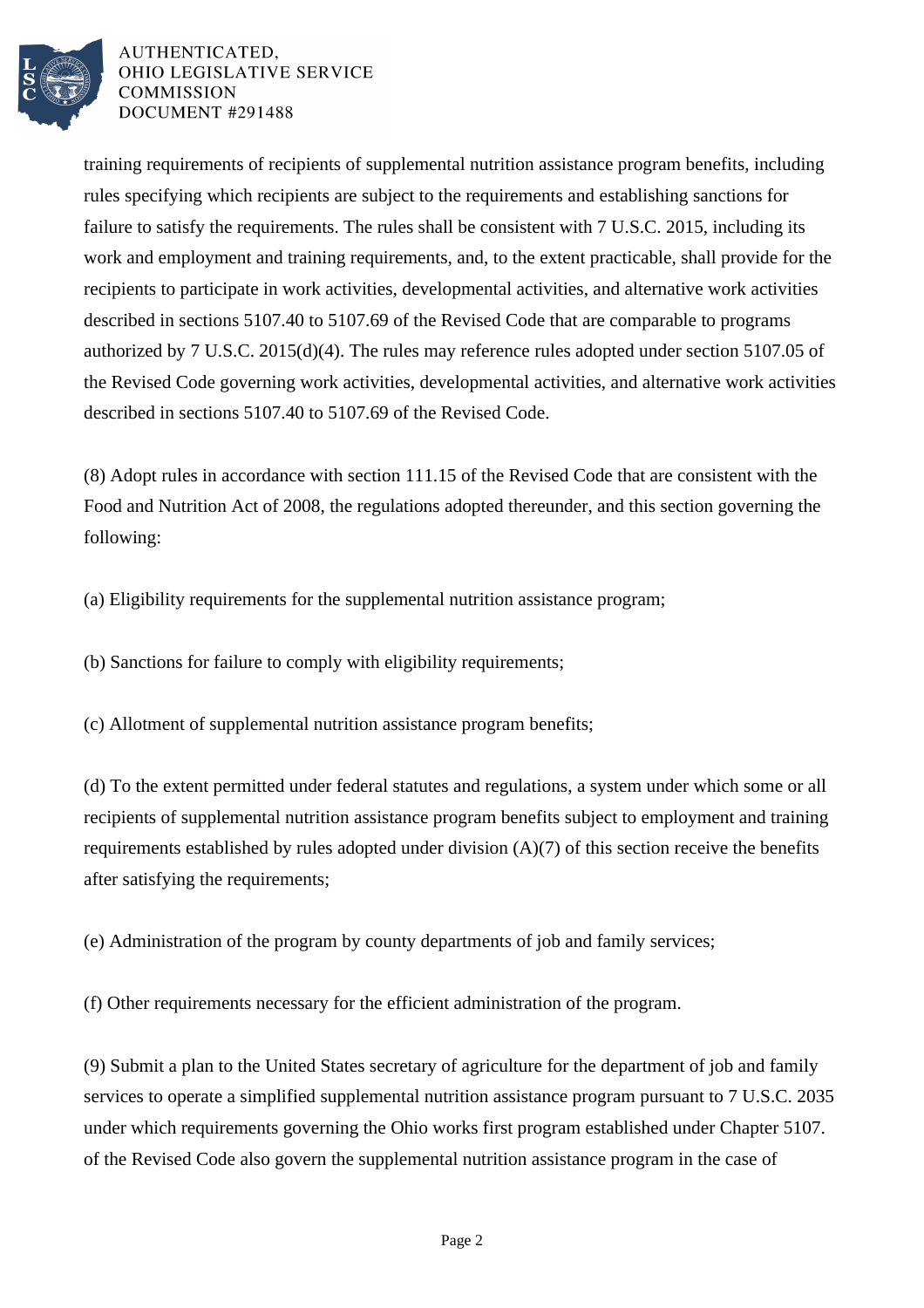

households receiving supplemental nutrition assistance program benefits and participating in Ohio works first.

(10) Collect information on suspicious electronic benefit transfer card transactions and provide the information to each impacted county department for analysis and investigation. Such information shall include transactions of even dollar amounts, full monthly benefit amounts, multiple same-day transactions, out-of-state transactions, and any other suspicious trends.

(B) A household that is entitled to receive supplemental nutrition assistance program benefits and that is determined to be in immediate need of nutrition assistance shall receive certification of eligibility for program benefits, pending verification, within twenty-four hours, or, if mitigating circumstances occur, within seventy-two hours, after application, if:

(1) The results of the application interview indicate that the household will be eligible upon full verification;

(2) Information sufficient to confirm the statements in the application has been obtained from at least one additional source, not a member of the applicant's household. Such information shall be recorded in the case file and shall include:

(a) The name of the person who provided the name of the information source;

(b) The name and address of the information source;

(c) A summary of the information obtained.

The period of temporary eligibility shall not exceed one month from the date of certification of temporary eligibility. If eligibility is established by full verification, benefits shall continue without interruption as long as eligibility continues.

There is no limit on the number of times a household may receive expedited certification of eligibility under this division as long as before each expedited certification all of the information identified in division (F)(1) of this section was verified for the household at the last expedited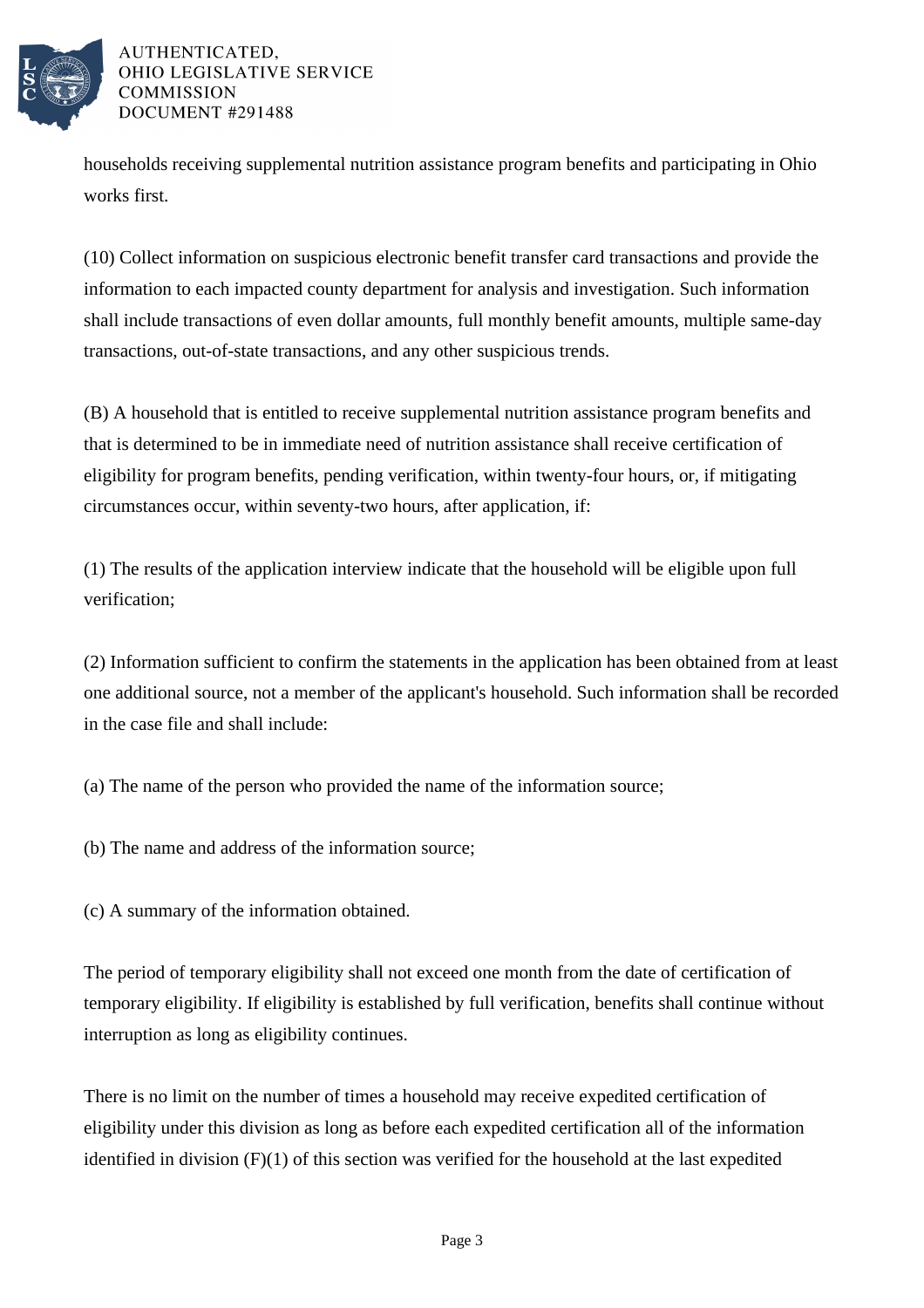

certification or the household's eligibility was certified under normal processing standards since the last expedited certification.

At the time of application, the county department of job and family services shall provide to a household described in this division a list of community assistance programs that provide emergency food.

(C) Before certifying supplemental nutrition assistance program benefits, the department shall verify the eligibility of each household in accordance with division (F) of this section. All applications shall be approved or denied through full verification within thirty days from receipt of the application by the county department of job and family services.

(D) Nothing in this section shall be construed to prohibit the certification of households that qualify under federal regulations to receive supplemental nutrition assistance program benefits without charge under the Food and Nutrition Act of 2008.

(E) Any person who applies for the supplemental nutrition assistance program shall receive a voter registration application under section 3503.10 of the Revised Code.

(F)(1) In order to verify household eligibility as required by federal regulations and this section, the department shall, except as provided in division (F)(2) of this section, verify at least the following information before certifying supplemental nutrition assistance program benefits:

(a) Household composition;

(b) Identity;

- (c) Citizenship and alien eligibility status;
- (d) Social security numbers;
- (e) State residency status;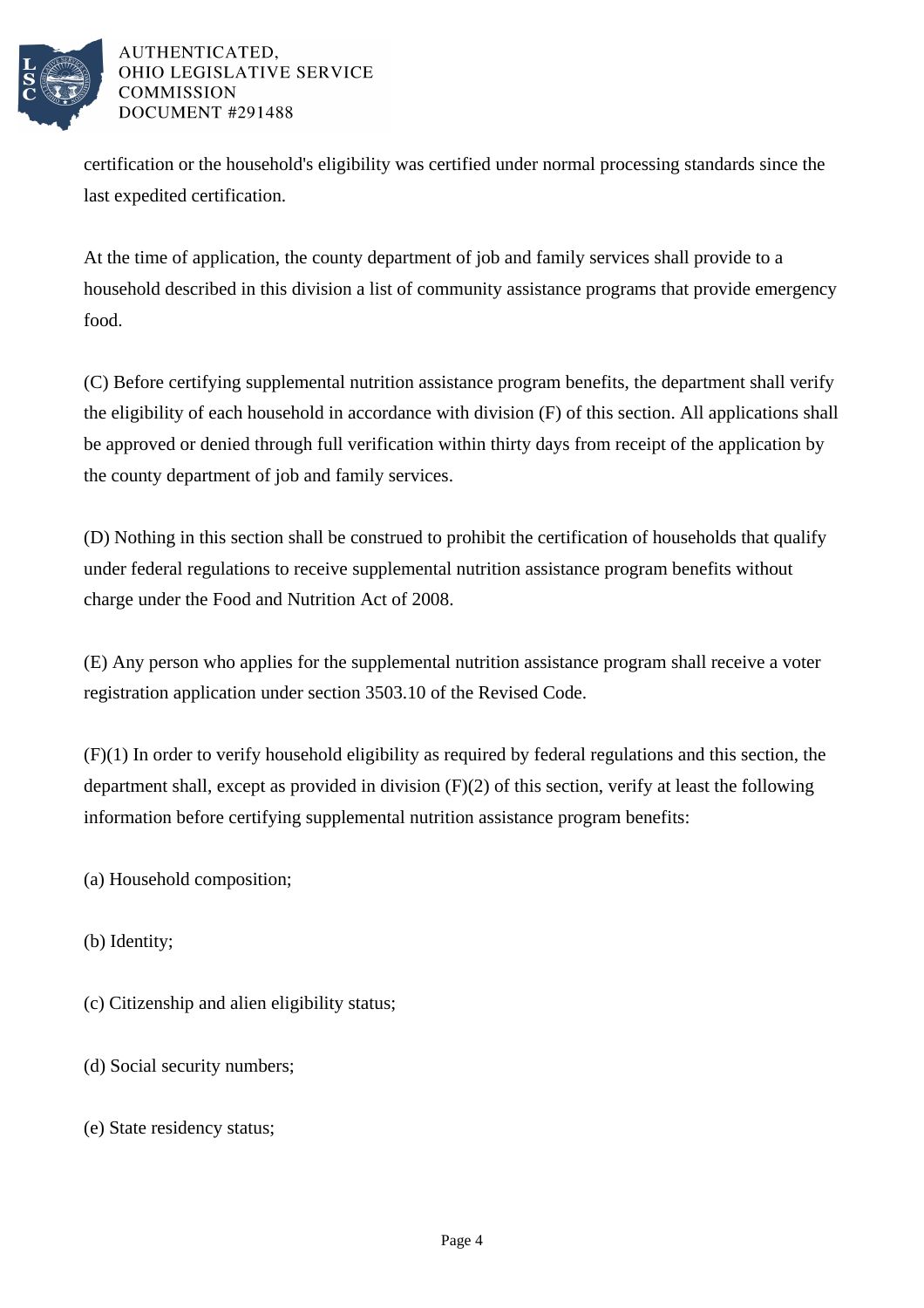

- (f) Disability status;
- (g) Gross nonexempt income;
- (h) Utility expenses;
- (i) Medical expenses;

(j) Enrollment status in other state-administered public assistance programs within and outside this state;

(k) Any available information related to potential identity fraud or identity theft.

(2) A household's eligibility for supplemental nutrition assistance program benefits may be certified before all of the information identified in division (F)(1) of this section is verified if the household's certification is being expedited under division (B) of this section.

(3) On at least a quarterly basis and consistent with federal regulations, as information is received by a county department of job and family services, the county department shall review and act on information identified in division (F)(1) of this section that indicates a change in circumstances that may affect eligibility, to the extent such information is available to the department.

(4) Consistent with federal regulations, as part of the application for public assistance and before certifying benefits under the supplemental nutrition assistance program, the department shall require an applicant, or a person acting on the applicant's behalf, to verify the identity of the members of the applicant household.

(5)(a) The department shall sign a memorandum of understanding with any department, agency, or division as needed to obtain the information identified in division (F)(1) of this section.

(b) The department may contract with one or more independent vendors to provide the information identified in division (F)(1) of this section.